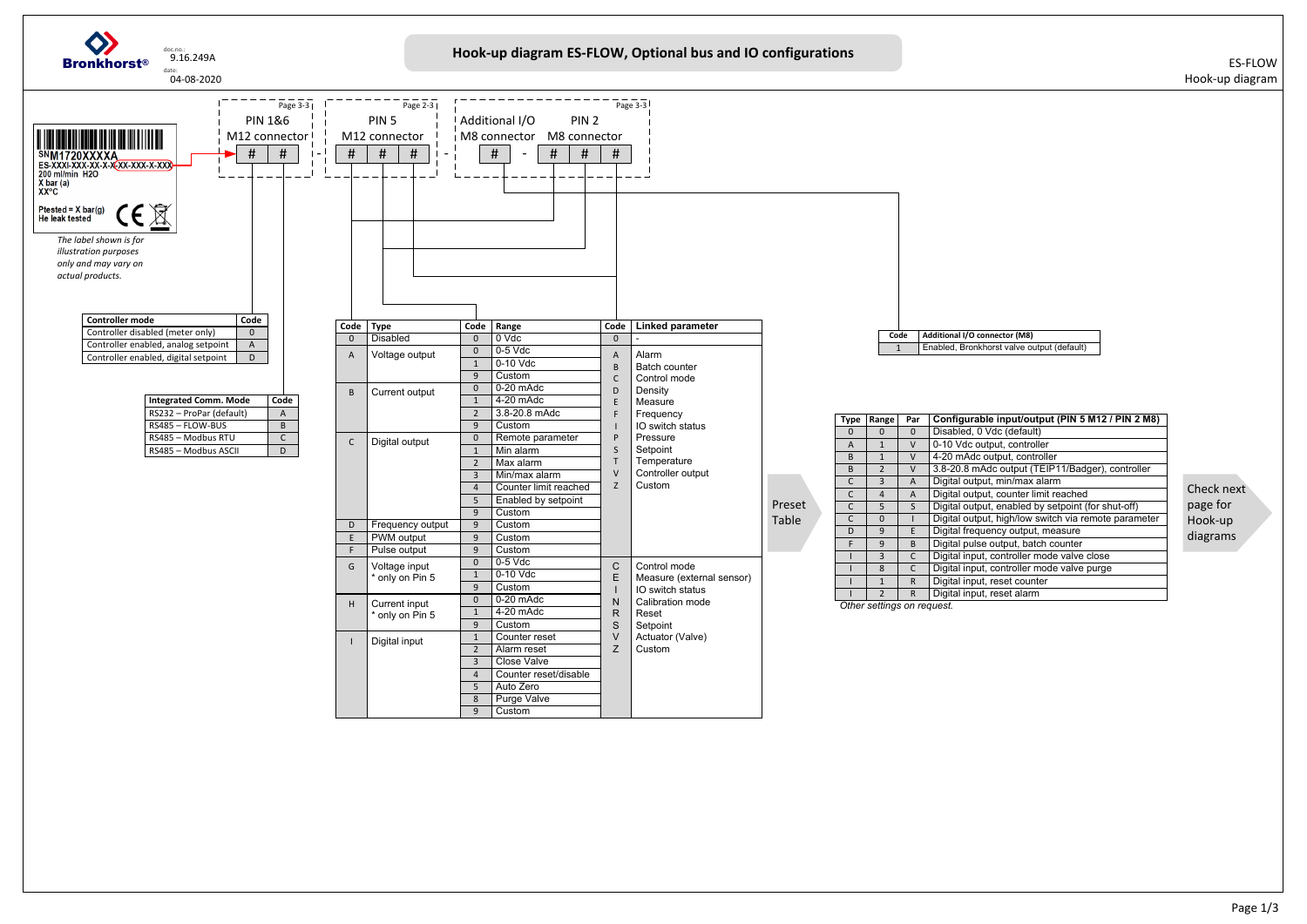## ES‐FLOWHook‐up diagram



**PIN 5 M12 / IO HOOK‐UP DIAGRAMS**